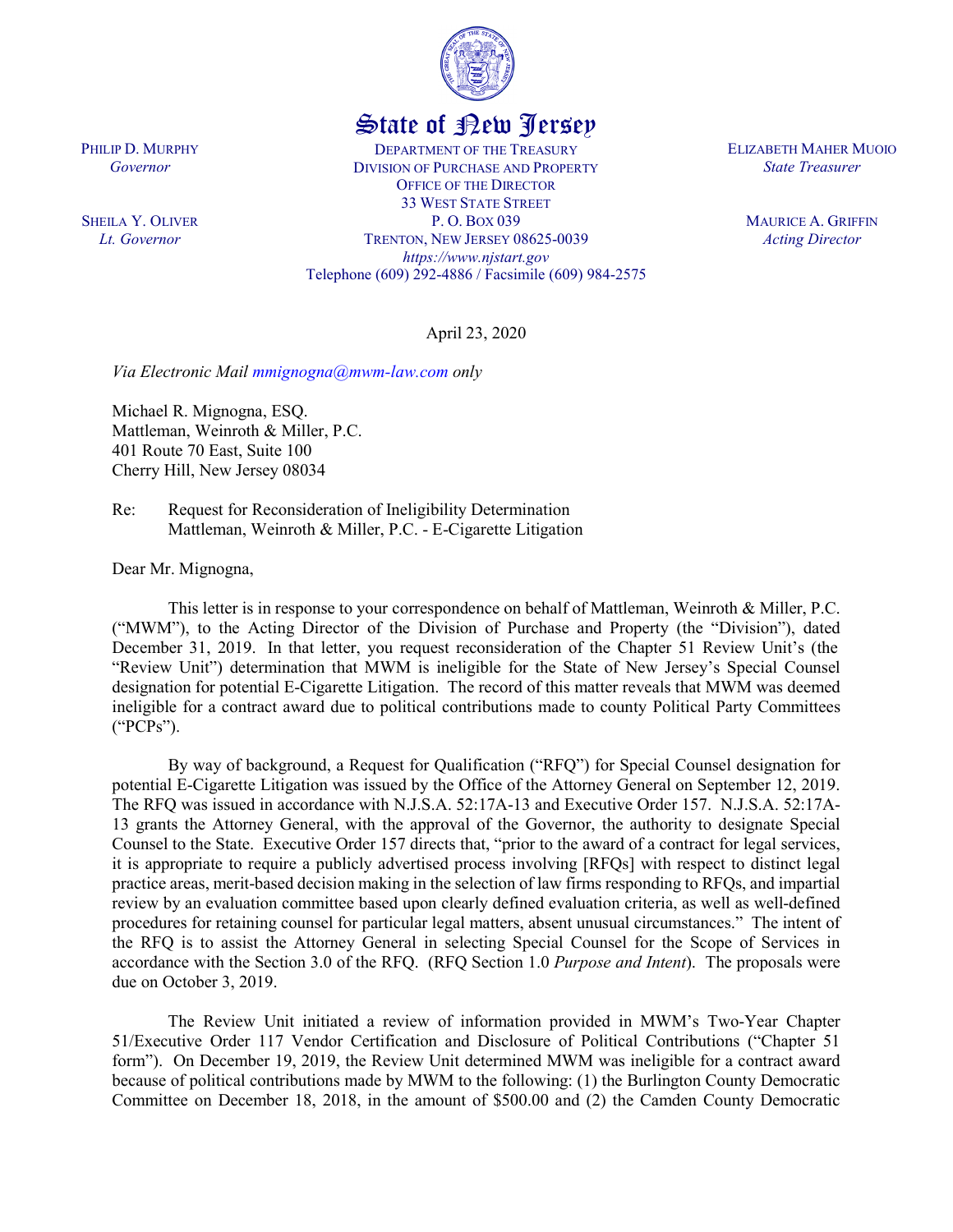Committee, Inc. on June 4, 2019, in the amount of \$850.00. (Review Unit's Dec. 18, 2019 determination email). The Review Unit summarized the information provided by MWM on Part 2 of the Chapter 51 form "Disclosure of Contributions by the business entity or any person or entity whose contributions are attributable to the business entity" as follows:

| <b>Contributor</b><br><b>Name</b>        | <b>Relationship of</b><br><b>Contributor to</b><br>the Vendor | Date of<br><b>Contribution</b> | <b>Amount of</b><br><b>Contribution</b> | Type of<br><b>Contribution</b><br>(i.e.<br>currency,<br>check, loan,<br>in-kind) | Recipient<br>(Full legal<br>name)                    | <b>Address</b><br>of<br>Recipient |
|------------------------------------------|---------------------------------------------------------------|--------------------------------|-----------------------------------------|----------------------------------------------------------------------------------|------------------------------------------------------|-----------------------------------|
| Mattleman,<br>Weinroth &<br>Miller, P.C. | Same/(Managing<br>Partner)                                    | 12/18/2018                     | \$500.00                                | Check                                                                            | Burlington<br>County<br>Democratic<br>Committee      | Unknown                           |
| Mattleman,<br>Weinroth &<br>Miller, P.C. | Same/(Managing<br>Partner)                                    | 6/4/2019                       | \$850.00                                | Check                                                                            | Camden<br>County<br>Democratic<br>Committee,<br>Inc. | Unknown                           |

The Review Unit found that both the Burlington County Democratic Committee and the Camden County Democratic Committee, Inc. are county PPCs; and therefore, determined MWM's contributions to the PPCs disqualified it from being eligible for a contract award. Ibid. The Review Unit concluded that MWM "w[ould] be ineligible for contract award(s) through approximately January 17, 2022 or the end of the term of Governor Phil Murphy." Ibid.

In MWM's December 31, 2019 Request for Reconsideration, it argues:

- a) The contract has no fixed nor established value prior to the award and is rather a contingency fee contract wholly dependent on the successful outcome of the litigation by MWM; and N.J.S.A. §19:44A-20.14 specifically provides that the transaction does not exceed \$17,500.00 at the time of the award, which in this case there is no inherent value upon award.
- b) The public safety, health, and welfare of the public warrants the public exigency exemption under N.J.S.A. §19:44A-20.22 et. seq.

[MWM's Request for Reconsideration at 2-3.]

The pertinent statute, L. 2005, c. 51 ("Chapter 51"), codified at N.J.S.A. 19:44A-20.13 to - 20.25, prohibits the State of New Jersey (the "State") or any of the State's purchasing agents or agencies or its independent authorities from entering into agreements or otherwise contracting with business entities, where the value of the transaction exceeds \$17,500, the business entity has solicited or made any contribution of money to any candidate committee or election fund of any candidate for or any holder of the public office of the Governor, or to any State or county political party committee within specified time frames.

The Review Unit's finding that MWM is ineligible for a contract award at this stage of the procurement suggests that a contract between the State of New Jersey and MWM is created when MWM is placed on the Special Counsel List. The review of the RFQ reveals that by being selected for the Special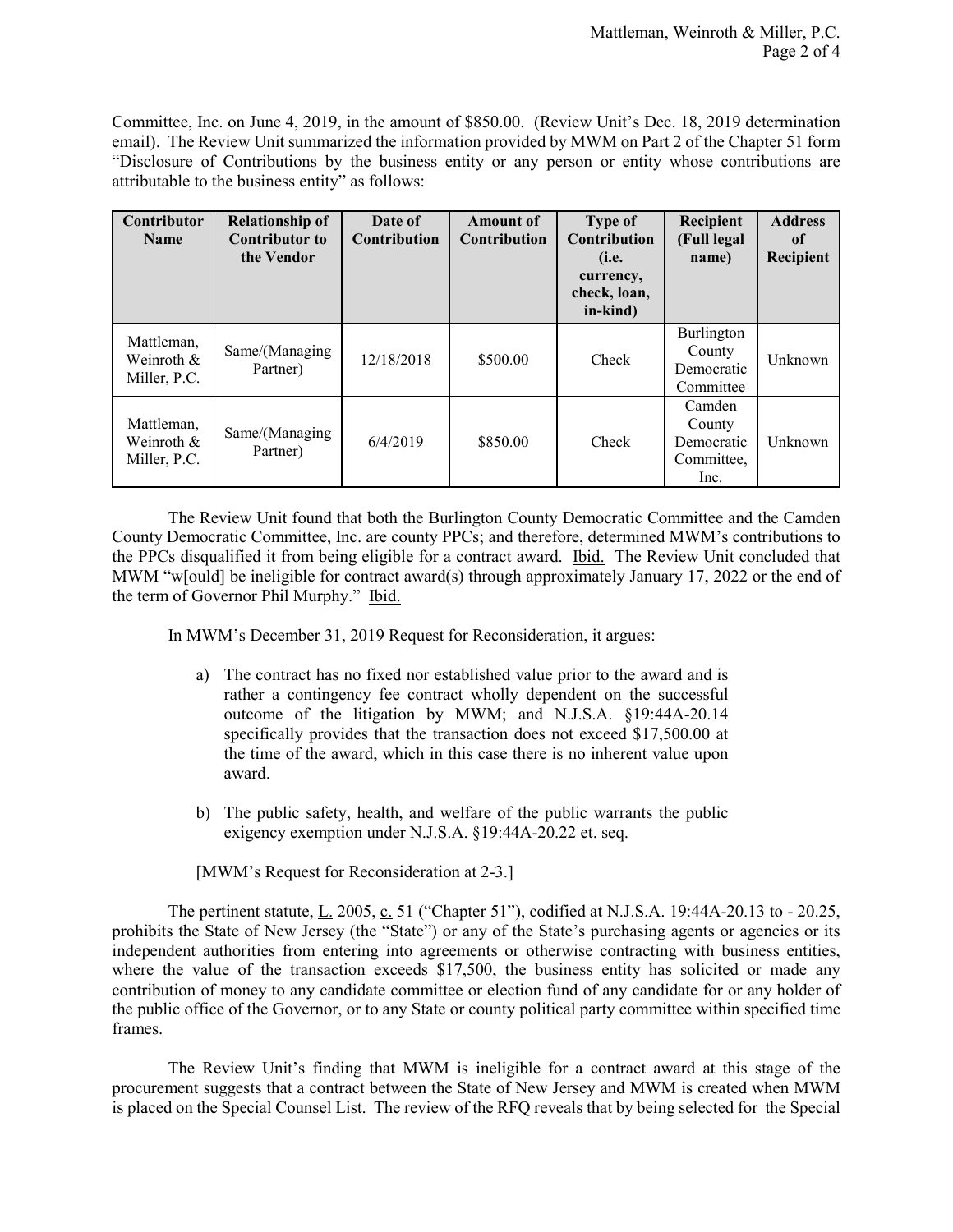Counsel List, MWM did not enter into an agreement or otherwise contract with the State of New Jersey. Pursuant to RFQ Section 9.4 *Effect of Submitting a Proposal*, "submission of proposal in response to this [RFQ] will not bind or otherwise obligate the State of New Jersey to include the responding firm on the list of Special Counsel." Further, RFQ Section 9.5 *Effect of Inclusion on List* "[i]nclusion of a firm on the list of designated Special Counsel will not bind or otherwise obligate the State of New Jersey to retain the listed firm for legal services. Inclusion on the list of designated Special Counsel will not guarantee any other form of employment or engagement." Moreover, RFQ Section 11.1 *Special Counsel Designation*, "[a] Special Counsel designation, however, is not a retention for a specific matter and does not entitle a firm to be retained for a specific matter." Finally, RFQ Section 11.2 *Retention Letter* states that "[a] firm **may not represent the State unless it also executes a retention letter for a specific matter or class of matters**. A firm selected as Special Counsel and placed on a list may, from time to time, be contacted by the Division of Law for retention on a specific matter. **At that time, if the firm agrees to the retention, the firm may be required to submit updated certifications**, [1](#page-2-0) as required by Exhibit A, and will receive a retention letter to countersign. The terms and conditions set forth in this Request for Qualifications shall be included in the additional terms and conditions in the Retainer Letter." (Emphasis added.)

Based on the language of the RFQ, it was premature for the Chapter 51 Unit to disqualify MWM from being placed on the list of Special Counsel under the RFQ as MWM being placed on the special counsel list does not create an agreement or a contract with the State of New Jersey. If the Office of the Attorney General chooses to retain MWM for a specific matter, MWM will be required to submit updated certifications, including a Chapter 51 form. Only at the time that the Office of the Attorney General chooses to enter into an agreement with MWM, or any other firm on the special counsel list, would a firm's compliance with N.J.S.A. 19:44A-20.13 through 20.25 be ripe for review by the Review Unit. At that time, if the Review Unit determines MWM is ineligible for a contract award, a request for reconsideration of the disqualification would be appropriate.

Next, MWM's argues that N.J.S.A. 19:44A-20.14 does not apply because the contingency fee nature of the potential litigation meant that the contract has no value. When the exact value of a contract, in this case a retention agreement, is uncertain, the using agency should act in good faith and use its professional judgment—including its knowledge of the value of prior contracts for similar services to ascertain an estimated value for the contract. See, e.g., N.J.A.C. 17:44-3.2. With a contingent fee arrangement, the intent of both parties at the time of retention, i.e., contract formation is to recover for the State and to pay a specified percentage of said recovery to the retained firm at the end of the contract term. MWM's argument is misplaced and if accepted would erode the public's confidence in the Special Counsel retention process. Ignoring the expected or likely potential value of a contingency fee would not "protect the State and its citizens from 'the actuality or appearance' of corruption in the award of State contracts." In re Earle Asphalt Co., 401 N.J. Super. 310, 322 (2008) (quoting N.J.S.A. 19:44A-20.13), aff'd o.b., 198 N.J. 143 (2009).

Finally, MWM argues it qualifies for a public exigency exemption pursuant to N.J.S.A. 19:44A-20.22. I note that the public exigency exception pursuant to N.J.S.A. 19:44A-20.22 is a determination made by the State Treasurer, not a contractor. See, N.J.S.A. 19:44A-20.22 stating nothing shall "prohibit the awarding of a contract when the public exigency requires the immediate delivery of goods or performance of services as determined by the State Treasurer." Since as noted above the Review Unit's consideration of MWM's Chapter 51 Form was premature, the Treasurer's determination of a public exigency would also be premature.

 $\overline{a}$ 

<span id="page-2-0"></span> $1$  The Office of the Attorney General has advised, that at the time of a retaining a firm from one of these lists, as part of entering the retention letter, it requires the selected firm to submit updated certifications, including an updated Chapter 51 form. That form is then submitted to the Review Unit for evaluation for its compliance with Chapter 51 requirements.